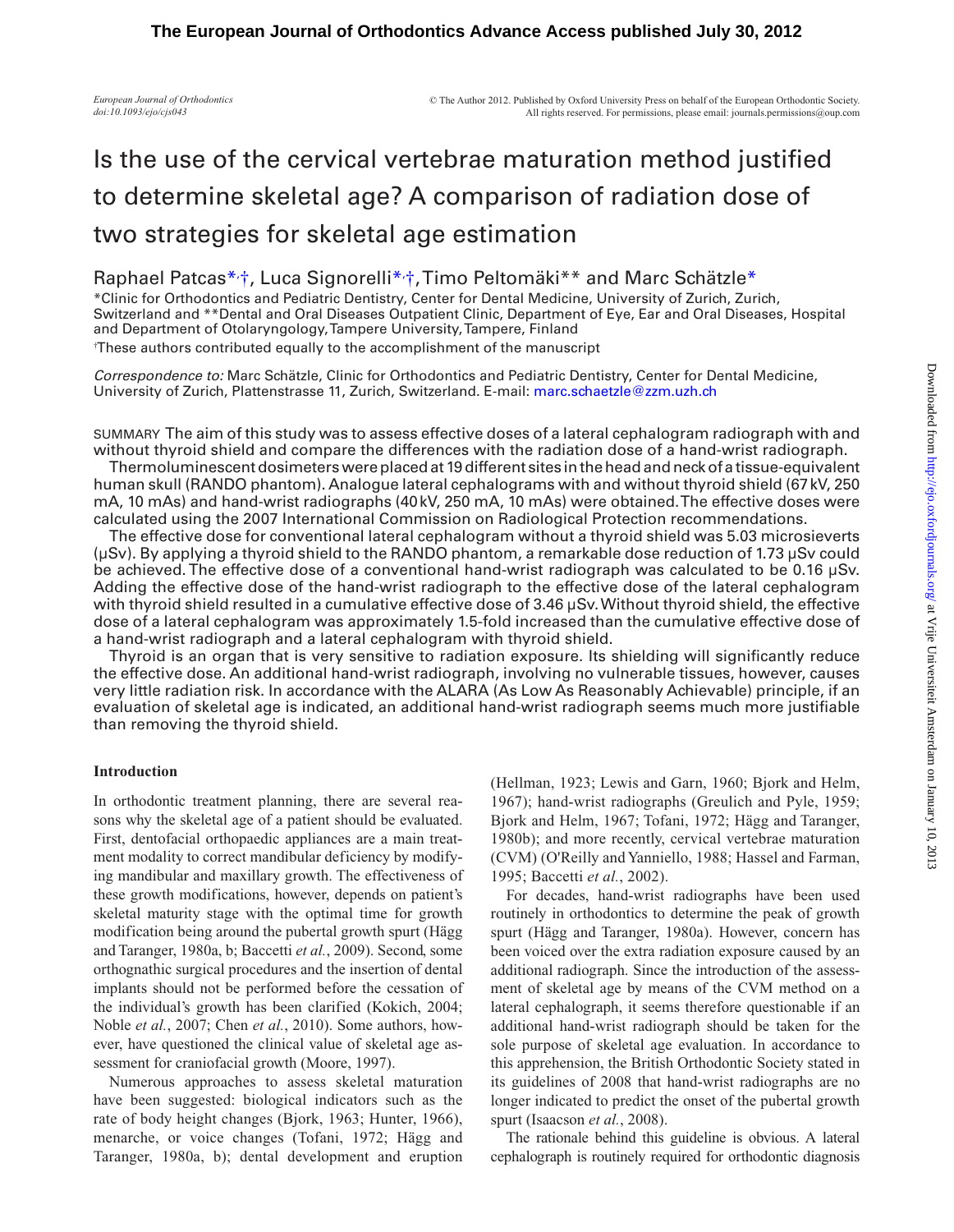and treatment planning. By using the CVM method, no additional radiograph is needed. Since radiation risks are cumulative, it is imperative that strategies for dose reduction, including the amount of radiographs taken, be considered. And although the amount of radiation utilized in dentistry is typically fairly low (White, 1992), acceptable radiological policies and practices are based on the assumption that some risk does exist, and this risk must be clearly outweighed by benefits, i.e. the quantity and quality of needed diagnostic information.

Another option to reduce radiation exposure is the use of a thyroid shield. This shield, however, would forfeit the possibility to determine the skeletal age with the CVM method and would render a hand-wrist radiograph necessary in cases were skeletal maturation has to be assessed.

The aim of this study was therefore to examine the radiobiological risk of a lateral cephalogram with and without a thyroid shield and of a hand-wrist radiograph by means of phantom dosimetry. Based on the obtained average absorbed doses, the effective doses are calculated to estimate the potential risk of the radiographs and to enable a comparison.

#### **Material and methods**

Thermoluminescent dosimeter (TLD) chips (3mm ×  $1 \text{ mm} \times 1 \text{ mm}$ ) were used on selected locations in the head and neck region of an adult male tissue-equivalent phantom (RANDO—radiation analog dosimetry system; The Phantom Laboratory, Salem, NY, USA) to record the distribution of the absorbed radiation dose. The 19 sites measured in this study are listed in [Table 1.](#page-1-0) These locations reflect critical organs known to be sensitive to radiation. For the assessment of the effective dose of hand-wrist radiographs, a TLD was exposed directly in the respective distance to the ray tube. The TLD chips were supplied by the Institute of Applied Radiophysics (IAR.) from the University of Lausanne, Switzerland. The exposed dosimeters were analyzed by the IAR in a blinded fashion. One unexposed dosimeter served as control for environmental radiation.

<span id="page-1-0"></span>**Table 1** Locations of thermoluminescent dosimeter (TLD) chips on the RANDO phantom.

| Organ        | Location                          | TLD number | Phantom level |
|--------------|-----------------------------------|------------|---------------|
| <b>Brain</b> | Anterior/posterior                | 18, 19     |               |
|              | Right/left                        | 16, 17     | 2             |
|              | Hypophysis                        | 13         | 3             |
| Eyes         | Right/left lens                   | 14, 15     | 3             |
| Skull        | Right/left maxillary sinuses      | 9, 10      | 5             |
| Salivary     | Right/left parotid                | 11, 12     | 5             |
| glands       | Right/left submandibular<br>gland | 7.8        | 6             |
|              | Sublingual gland                  | 5          |               |
| Thyroid      | Right/left                        | 1,2        | 9             |
| Spine        | B <sub>2</sub>                    | 6          | 6             |
|              | Right/left                        | 3, 4       | 7             |

The radiological examinations were performed on a custom-made X-ray unit (COMET, 3175 Flamatt, Switzerland) with the following parameters for the lateral cephalogram: 67kV tube voltage, 250 mA tube current, 0.04 second exposure time, and 10 mAs tube current time product and for the hand-wrist radiograph: 40kV tube voltage, 250 mA tube current, 0.04 second exposure time, and 10 mAs tube current time product. These parameters correspond to the clinical exposure parameters commonly used. For the lateral cephalogram with a thyroid shield, a commercially available thyroid shield (3534-TS, WIROMA, 3145 Niederscherli, Switzerland) with 0.5mm Pb was placed on the phantom. No intensifying screens were used.

Because of the relatively small amount of radiation required for a single examination, multiple exposures for each radiographic technique were performed to provide reliable measure of radiation in the dosimeters. Ten exposures were made to provide more reliable data and the mean value was used for further calculations. Doses from TLDs at different positions within a tissue or organ were averaged to express the average tissue-absorbed dose in micrograys (µGy). These values were used to calculate the equivalent dose  $H_{\tau}$ using the following equation:

$$
H_{\rm T} = \sum W_{\rm R} D_{\rm T}.
$$

The equivalent dose  $H<sub>T</sub>$  for a tissue or organ is defined as the product of the radiation weighting factor  $W_{R}(W_{R}$  equals 1 for x-radiation) and the measured absorbed dose  $D<sub>r</sub>$  averaged over a particular tissue or organ (Valentin, 2007).

Effective dose *E* has been recommended by the International Commission on Radiological Protection (ICRP) as a means of comparing detriment of different exposures to ionizing radiation to an equivalent detriment produced by a full-body dose of radiation. Thus, the risk to the whole body is determined as the summation of the equivalent doses established for all tissues and organs (Valentin, 2007). The effective dose  $(E_{\text{ICRPO}})$ , expressed in microsieverts ( $\mu$ Sv), was calculated using the equation

$$
E=\sum W_{\rm T}H_{\rm T},
$$

where *E* is the product of the tissue weighting factor  $W_{\tau}$ , which represents the relative contribution of that organ or tissue to the overall risk, and the equivalent dose  $H_T$ . The weighting factors of the equivalent doses in accordance with the ICRP guidelines of 2007 for the lateral cephalogram and for the hand-wrist radiograph are given in [Table](#page-2-0) [2a](#page-2-0) and [2b](#page-2-1), respectively.

### **Results**

The absorbed doses, equivalent doses, and effective doses are given in [Table 3](#page-2-2) for lateral cephalogram without a thyroid shield and in [Table 4](#page-3-0) for lateral cephalogram with a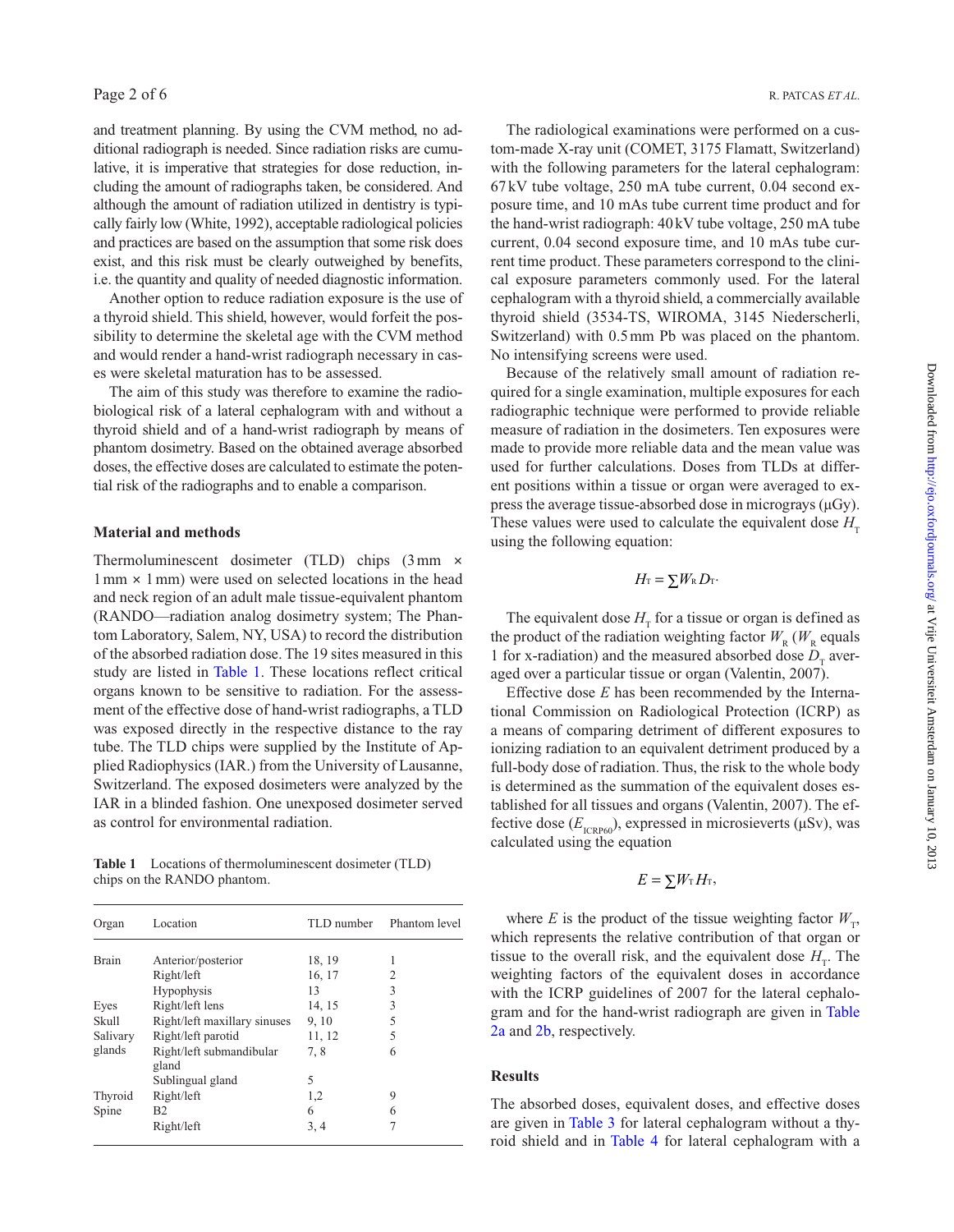| Tissue          | ICRP-identified<br>organ | Fraction of total<br>organ irradiated $(\% )$ | Corresponding TLD<br>numbers | Fraction<br>irradiated $(\% )$ | Weighting | Weighting in % |
|-----------------|--------------------------|-----------------------------------------------|------------------------------|--------------------------------|-----------|----------------|
| Bone marrow     |                          |                                               |                              | 16.5                           | 1.98      | 17.86          |
|                 | Mandibula                | 1.30                                          | Mean $7, 8$                  |                                |           |                |
|                 | Calvarium                | 11.80                                         | Mean 16, 17, 18, 19          |                                |           |                |
|                 | Cervical spine           | 3.40                                          | Mean 3, 4, 6                 |                                |           |                |
| Esophagus       | Esophagus                | 10.00                                         | Mean $1, 2$                  | 10.0                           | 4.00      | 36.08          |
| Thyroid         | Thyroid                  | 100.00                                        | Mean $1, 2$                  | 100.0                          | 0.40      | 3.61           |
| Bone surface    |                          |                                               |                              | 16.5                           | 0.77      | 6.91           |
|                 | Mandible                 | 1.30                                          | 4.64 Mean 7, 8               |                                |           |                |
|                 | Calvarium                | 11.80                                         | 4.64 Mean 16, 17, 18, 19     |                                |           |                |
|                 | Cervical spine           | 3.40                                          | 4.64 mean 3, 4, 6            |                                |           |                |
| Brain           | <b>Brain</b>             | 100.00                                        | Mean 13, 16, 17, 18, 19      | 100.0                          | 1.00      | 9.02           |
| Salivary glands |                          |                                               |                              | 100.0                          | 0.05      | 0.45           |
|                 | Parotid                  | 33.00                                         | Mean 11, 12                  |                                |           |                |
|                 | Submandibular            | 33.00                                         | Mean $7, 8$                  |                                |           |                |
|                 | Sublingual               | 33.00                                         | 5                            |                                |           |                |
| Skin            | Skin                     | 5.0                                           | Mean 11, 12, 14, 15          | 5.0                            | 1.00      | 9.02           |
| Muscle          | Muscle                   | 5.0                                           | Mean $1-8$ , $11-13$         | 5.0                            | 0.05      | 0.41           |
| Remainder       |                          |                                               |                              |                                | 1.85      | 16.64          |
|                 | Lymphatic nodes          | 5.0                                           | Mean $1-8$ , $11-12$         |                                |           |                |
|                 | Extrathoracic airway     | 100.00                                        | Mean 1-8, 11-14              |                                |           |                |
|                 | Oral mucosa              | 100.00                                        | Mean $1-8$ , $11-15$         |                                |           |                |

<span id="page-2-0"></span>**Table 2a** Weighting of the equivalent dose  $(H<sub>r</sub>)$  for lateral cephalometric radiation exposure.

<span id="page-2-1"></span>**Table 2b** Weighting of the equivalent dose  $(H_T)$  for hand-wrist radiation exposure.

| Tissue       | ICRP-identified<br>organs | Fraction of total<br>organ irradiated $(\% )$ | Corresponding TLD<br>numbers | Fraction<br>irradiated $(\% )$ | Weighting | Weighting in % |
|--------------|---------------------------|-----------------------------------------------|------------------------------|--------------------------------|-----------|----------------|
| Bone marrow  | Bone                      | 0.5                                           | __                           | 0.5                            | 0.06      | 58.71          |
| Bone surface | Bone                      | 0.5                                           | __                           | 0.5                            | 0.02      | 22.70          |
| Skin         | Skin                      | 1.0                                           | __                           |                                | 0.01      | 9.78           |
| Muscle       | Muscle                    | 1.0                                           | __                           |                                | 0.01      | 8.81           |
| Remainder    | _                         |                                               | __                           |                                |           |                |

<span id="page-2-2"></span>**Table 3** Radiation exposure: lateral cephalogram *without* thyroid shield.

| <b>Tissue</b>                                  | Fraction of total organ<br>irradiated $(\% )$ | Absorbed<br>dose(mGy) | Equivalent<br>dose (uSv) | TWF<br><b>ICRP 2007</b> | Effective<br>dose (uSv) | Effective<br>dose $(\% )$ |
|------------------------------------------------|-----------------------------------------------|-----------------------|--------------------------|-------------------------|-------------------------|---------------------------|
| Bone marrow                                    | 16.50                                         | 0.04                  | 6.01                     | 0.12                    | 0.72                    | 14.33                     |
| Thyroid                                        | 100                                           | 0.05                  | 45.00                    | 0.04                    | 1.80                    | 35.79                     |
| Esophagus                                      | 10.00                                         | 0.05                  | 4.50                     | 0.04                    | 0.18                    | 3.58                      |
| Bone surface                                   | 16.50                                         | 0.17                  | 27.87                    | 0.01                    | 0.28                    | 5.54                      |
| Salivary glands                                | 100.00                                        | 0.06                  | 59.99                    | 0.01                    | 0.60                    | 11.93                     |
| Skin                                           | 5                                             | 0.06                  | 2.88                     | 0.01                    | 0.03                    | 0.57                      |
| <b>Brain</b>                                   | 100                                           | 0.03                  | 30.00                    | 0.01                    | 0.30                    | 5.97                      |
| Muscle                                         | 5                                             | 0.05                  | 2.70                     | 0.009                   | 0.02                    | 0.48                      |
| Remainder                                      |                                               | 0.06                  | 124.54                   | 0.009                   | 1.12                    | 22.29                     |
| <b>Total Effective Radiation Exposure Dose</b> |                                               |                       |                          |                         | 5.03                    | 100.00                    |

TWF ICRP 2007: Tissue weighting factor according to the International Commission on Radiological Protection.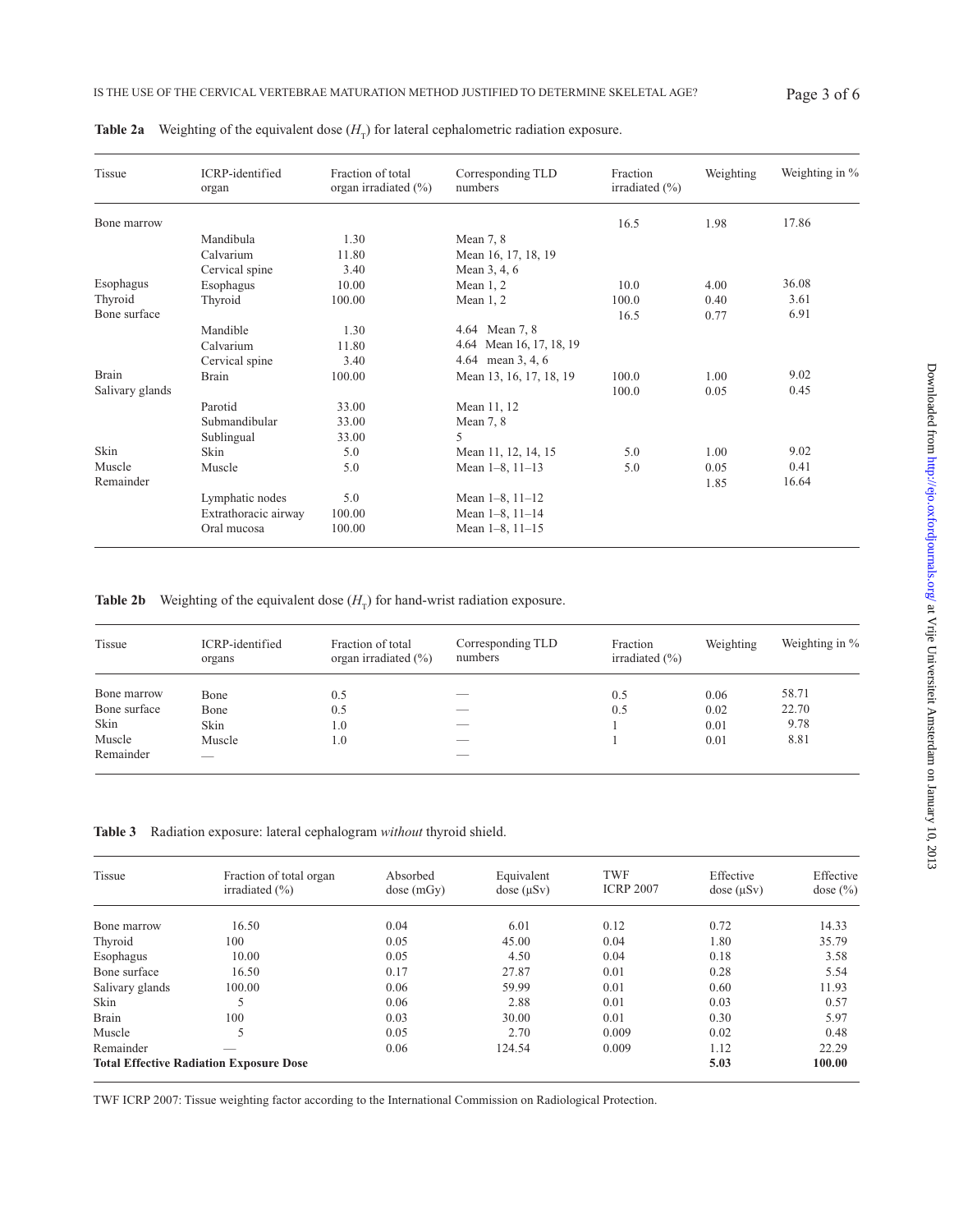| Tissue          | Fraction of total organ<br>irradiated $(\% )$  | Absorbed<br>dose(mGy) | Equivalent<br>dose $(\mu Sv)$ | TWF<br><b>ICRP 2007</b> | Effective<br>dose $(\mu Sv)$ | Effective<br>dose $(\% )$ |
|-----------------|------------------------------------------------|-----------------------|-------------------------------|-------------------------|------------------------------|---------------------------|
| Bone marrow     | 16.50                                          | 0.04                  | 6.01                          | 0.12                    | 0.72                         | 21.85                     |
| Thyroid         | 100                                            | 0.01                  | 8.00                          | 0.04                    | 0.32                         | 9.70                      |
| Esophagus       | 10.00                                          | 0.01                  | 0.80                          | 0.04                    | 0.03                         | 0.97                      |
| Bone surface    | 16.50                                          | 0.17                  | 27.87                         | 0.01                    | 0.28                         | 8.45                      |
| Salivary glands | 100.00                                         | 0.06                  | 59.99                         | 0.01                    | 0.60                         | 18.18                     |
| Skin            |                                                | 0.06                  | 2.88                          | 0.01                    | 0.03                         | 0.87                      |
| Brain           | 100                                            | 0.03                  | 30.00                         | 0.01                    | 0.30                         | 9.09                      |
| Muscle          | 5                                              | 0.05                  | 2.70                          | 0.009                   | 0.02                         | 0.48                      |
| Remainder       |                                                | 0.05                  | 113.23                        | 0.009                   | 1.02                         | 30.89                     |
|                 | <b>Total Effective Radiation Exposure Dose</b> |                       |                               |                         | 3.30                         | 100.00                    |

<span id="page-3-0"></span>**Table 4** Radiation exposure: lateral cephalogram with thyroid shield.

TWF ICRP 2007: Tissue weighting factor according to International Commission on Radiological Protection.

<span id="page-3-1"></span>**Table 5** Radiation exposure: hand-wrist radiograph.

| <b>Tissue</b>                                  | Fraction of total organ<br>irradiated $(\% )$ | Absorbed<br>dose(mGy) | Equivalent<br>dose $(\mu Sv)$ | <b>TWF</b><br><b>ICRP 2007</b> | Effective<br>dose $(\mu Sv)$ | Effective<br>dose $(\% )$ |
|------------------------------------------------|-----------------------------------------------|-----------------------|-------------------------------|--------------------------------|------------------------------|---------------------------|
| Bone marrow                                    | 0.50                                          | 0.16                  | 0.80                          | 0.12                           | 0.096                        | 58.71                     |
| Thyroid                                        | $\theta$                                      | ___                   | _                             | $\overline{\phantom{a}}$       | $\overline{\phantom{a}}$     |                           |
| Esophagus                                      | $\mathbf{0}$                                  |                       |                               | _                              |                              |                           |
| Bone surface                                   | 0.50                                          | 0.16                  | 3.71                          | 0.01                           | 0.037                        | 22.70                     |
| Salivary glands                                | $\mathbf{0}$                                  |                       |                               | _                              | --                           |                           |
| Skin                                           |                                               | 0.16                  | 4.75                          | 0.01                           | 0.016                        | 9.78                      |
| <b>Brain</b>                                   | $\overline{0}$                                | _                     | _                             | _                              | _                            |                           |
| Muscle                                         |                                               | 0.16                  | 1.60                          | 0.009                          | 0.014                        | 8.81                      |
| Remainder                                      | $\theta$                                      |                       |                               |                                |                              |                           |
| <b>Total Effective Radiation Exposure Dose</b> |                                               |                       |                               |                                | 0.164                        | 100.00                    |

TWF ICRP 2007: Tissue weighting factor according to International Commission on Radiological Protection.

thyroid shield, respectively. Analogously, these doses for the hand-wrist radiograph are listed in [Table 5.](#page-3-1)

It is noteworthy that the thyroid is the most vulnerable organ followed by the salivary glands. The use of a thyroid shield decreased the effective dose of the thyroid considerably (from 1.8 to 0.32 µSv).

The overall effective dose for conventional lateral cephalograms without a thyroid shield was 5.03 µSv. By applying a thyroid shield to the RANDO phantom, a remarkable dose reduction could be attained, resulting in an effective dose of 3.30 µSv. This equals a reduction of approximately 34 per cent. The effective dose for a conventional hand-wrist radiograph was calculated to be 0.16 µSv. Adding the effective dose of the hand-wrist radiograph to the effective dose of the lateral cephalogram with thyroid shield results in a cumulative effective dose of 3.46 µSv. This equals a reduction of approximately 31 per cent over the effective dose of a lateral cephalogram without thyroid shield. Hence, without thyroid shield, the effective dose of a lateral cephalogram was approximately 1.5-fold increased than the cumulative

effective dose of a hand-wrist radiograph and a lateral cephalogram with thyroid shield.

#### **Discussion**

In the last decade, the radiological depiction of the cervical spine area has been the subject of increasing interest in orthodontics. Scientific contributions have shown that diagnostic data can be obtained from the cervical spine on a lateral cephalogram. In addition to skeletal age evaluation, it is possible to assess the natural head position by using the cervical spine as the reference structure (Kylamarkula and Huggare, 1985). Furthermore, cervical vertebrae anomalies (CVA) such as fusions have been associated with craniofacial syndromes, sleep apnea, and dentoskeletal malocclusions (Sonnesen, 2010).

However, some of these potential benefits have been severely questioned. Natural head position can be assessed clinically without the help of a radiograph. In fact, many perform the lateral cephalogram with the head fixed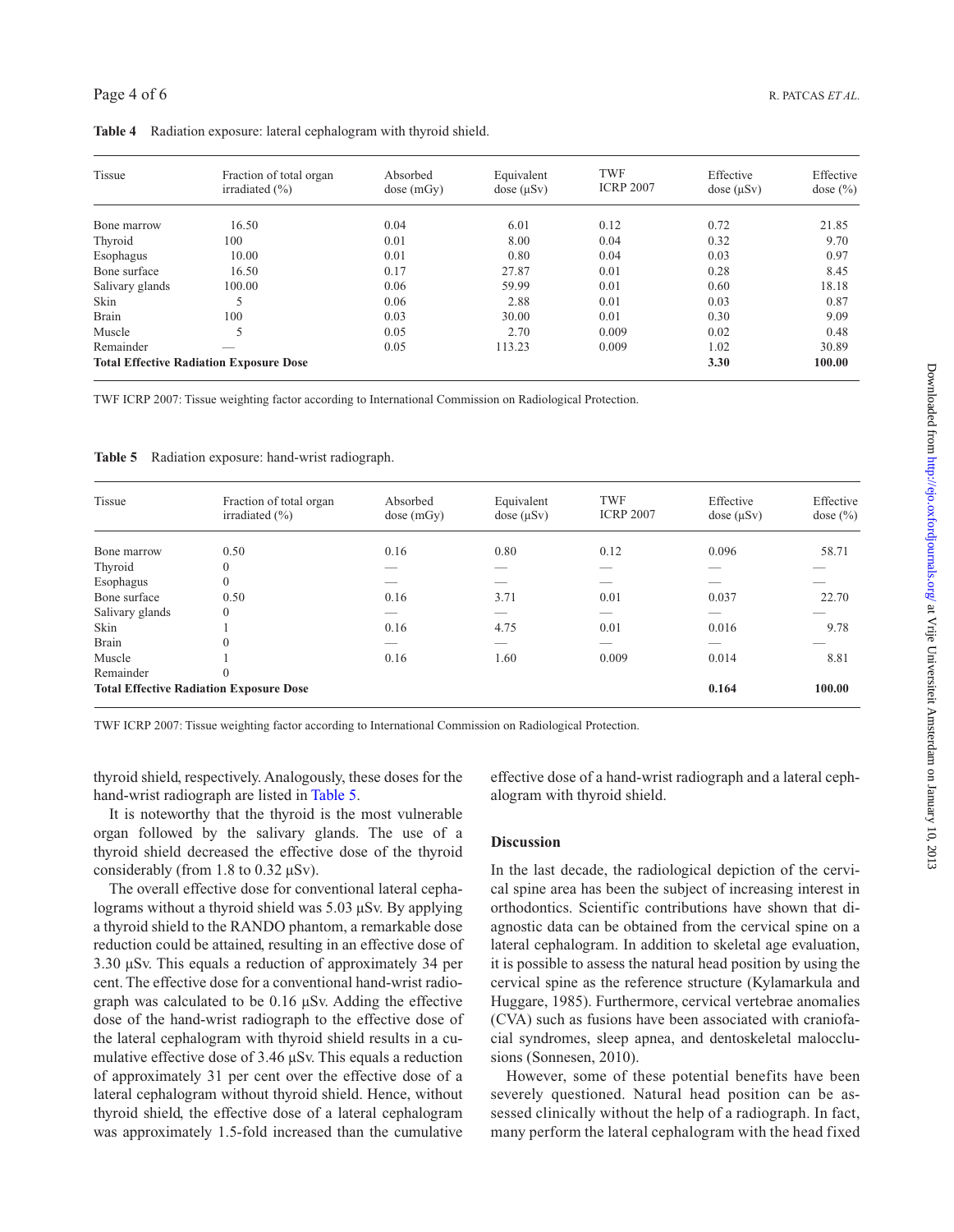parallel to the Frankfort plane and not in natural head posture. Moreover, it has been argued that the oblique facets of the joint render lateral cephalograms entirely inappropriate to evaluate fusions and that Cone Beam CT (CBCT) remains the gold standard for assessing CVA (Koletsis and Halazonetis, 2010; Bebnowski *et al.*, 2012).

All of this reduces the benefit of depicting the cervical area to determine skeletal age. Yet, it has been reported that the exact evaluation of the skeletal age based on the cervical spine is at best very difficult. According to recent studies, the reproducibility of evaluating the skeletal age based on the spine is disappointingly low (Gabriel *et al.*, 2009; Nestman *et al.*, 2011; Zhao *et al.*, 2012). All of this implies that the benefit of exposing the cervical spine to radiation—and with it the thyroid—is very limited.

In contrast to the CVM method, bone age assessment based on hand-wrist radiography shows good reproducibility (King *et al.*, 1994) and a high reliability (Flores-Mir *et al.*, 2004). A further strength of a hand-wrist radiograph is that the cumulative results of different methods such as Greulich and Pyle (GP), Tanner and Whitehouse (TW), and Bowden or Fishman can be used to assess the skeletal age (Flores-Mir *et al.*, 2004). For endocrinologists, the concordant result of GP together with TW still remains the gold standard with TW being the method of choice (Gilli, 1996), whereas certain sources of error (such as poor positioning of the hand or inter- and intra-observer reliability) undeniably affect the accuracy of hand-wrist radiography as well (Cox, 1996).

The thyroid is an organ that is highly sensitive to radiation exposure. Our study reveals that a thyroid shield will reduce the effective dose remarkably. In light of the questionable benefits of radiological exposure of this sensitive area, our findings give strong support to the use of a thyroid shield. Alternatively, the beam could be collimated to exclude the thyroid and hence reduce the effective dose. Whatever the personal approach might be to reduce the radiation of the thyroid, should a clinical indication to assess the skeletal age arise, an additional hand-wrist radiograph is to be recommended, even if extra costs of an additional radiography have to be taken into account.

A possible limitation of our study is that different radiographical equipment may generate slightly different results, although a comparison with other studies seems to suggest that the differences are very small (Ludlow *et al.*, 2008). Furthermore, the image acquisition was performed with analogue radiographs and not with digital imaging generating less radiation when a digital system based on a charged-coupled device (CCD) is used. Yet digital image acquisition would reduce all absolute values of the effective doses but will leave the ratios almost unaffected. In fact, absolute values are not very useful for comparative research as they depend on device, protocol, and film sensitivity. Visser *et al.* (2001) demonstrated that even analogue cephalometry can generate diverse doses. This is why our study describes the differences achieved in dose reduction as percentages and as ratios.

Hassel and Farman (1995) have claimed that C3 and also C4 can be visualized even when a thyroid shield is worn. This assertion is based on the fact that in adulthood, the topographical location of the thyroid corresponds to C5–C7. However, it is important to realize that the location of the thyroid is age dependent as the thyroid experiences a caudal movement through puberty (Crelin, 1973). Also, it should be appreciated that the thyroid position reportedly highly varies from person to person (Gray *et al.*, 2005). All this implies that the thyroid shield should cover the cervical spine above C5 as well, especially in pre-pubertal children and would hence, if applied correctly, forfeit the CVM method. In post-pubertal subjects, however, the thyroid would most of the time be lower than C4 and, theoretically, the use of a neck shield would be commendable. In practical setting, it is however very challenging to determine clinically by visual inspection and neck palpation the correct location of C5. A recent retrospective survey also demonstrated that the thyroid shields are used inconsistently and if applied, C3 and C4 were entirely depicted in only 14% of all subjects (Hujoel *et al.*, 2006).

Exposure to natural radiation sources is more significant for the world's population than most exposures to medical radiation sources (UNSCEAR, 2000). The average worldwide exposure to environmental radiation sources of about 2.4 mSv per year would seem to indicate that the described dose reduction achieved with the thyroid shield to be negligible. However, it must be stated that the average exposure probably does not pertain to any one individual, since there are wide distributions of exposures from each source and the exposures combine in various ways at each location, depending on the specific concentrations of radionuclides in the environment and in the body, the latitude and altitude of the location, and many other factors (UNSCEAR, 2000). And on the other hand, scientific evidence has recently been provided that exposure to routine dental X-rays appears to be associated with an increased risk of intracranial meningioma (Claus *et al.*, 2012). Thus, unless proven differently, the task to reduce the ionizing risk of medical radiation will remain on dentists.

It is indeed a perplexing conclusion that an additional X-ray means less radiation exposure (provided the thyroid shield is applied). As mentioned, the British Orthodontic Society considers the hand-wrist radiograph to be obsolete, an opinion echoed by many others (EU, 2004; Turpin, 2008; Chen *et al.*, 2010; Litsas and Ari-Demirkaya, 2010). But our findings strongly corroborate that the conclusions of the British Orthodontic Society ought to be reconsidered and the use of a thyroid shield to be enforced.

In summary, this study demonstrates that, based on the overriding ALARA (As Low As Reasonably Achievable) principle, the assessment of skeletal maturation of cervical vertebrae on a lateral cephalogram is to be questioned and the use of a thyroid shield is strongly to be advocated. If